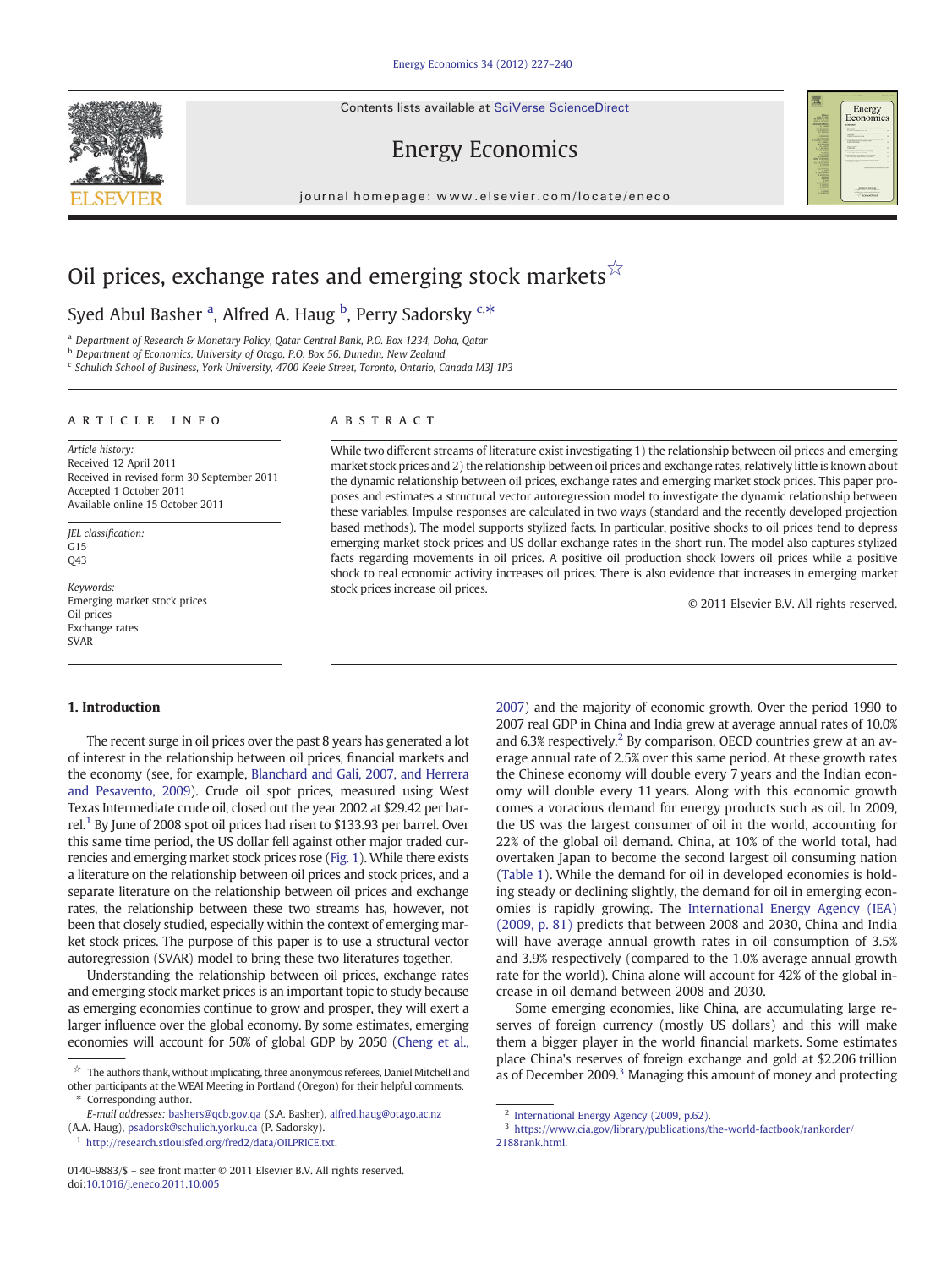<span id="page-1-0"></span>

equity price index); TED (spread between a 3-month Eurodollar T-bill and a 3-month UST-bill); TWE (trade-weighted US dollar exchange rate index); and OILR (real oil prices).

Fig. 1. Global oil production, real economic activity, emerging market stock prices, the US treasury/Euro interest rate spread, exchange rates, and oil prices.

its store of value will mean that China will have not only a greater participation but also a greater influence over global financial capital markets.

Shocks or unexpected price hikes originating from the oil market have been captured in different ways.<sup>4</sup>[Hamilton \(2003\)](#page--1-0) defines an oil price shock as a net oil price increase, which is the log change in the nominal price of oil relative to its previous 3 year high if positive, or zero otherwise. However, [Kilian \(2008a\)](#page--1-0) argues that this measure of oil price shocks does not necessarily filter out oil price changes due to exogenous political events or wars because oil price shocks may be demand-driven.<sup>5</sup> Furthermore, nominal oil price shocks do not mean that there are corresponding real oil price shocks. In order to account for these problems, [Kilian \(2009\)](#page--1-0) uses a vector autoregression (VAR) with three variables, the oil supply, the real price of oil and a proxy variable for global demand for industrial commodities measuring global real economic activity. He identifies, based on a recursive structure, three oil shocks: an oil supply shock, an oil-market specific shock and a global demand shock. [Kilian \(2009\)](#page--1-0) treats these shocks as pre-determined in secondary ordinary least squares regressions analyzing their effects on the US economy.<sup>6</sup> We model the oil market as in [Kilian \(2009\),](#page--1-0) however, we use a much less restrictive setup for the analysis of the effects of oil shocks that treats all variables as endogenous and allows for rich dynamics in the interrelations across markets.<sup>7</sup>

<sup>&</sup>lt;sup>4</sup> This literature has been focusing on the US and European economies.

<sup>5</sup> See [Kilian and Vigfusson \(2009\)](#page--1-0) on empirical evidence against such price asymmetries. See also [Hamilton \(2010\).](#page--1-0)

 $6$  See also [Kilian \(2008b\)](#page--1-0) for a different definition of oil shocks that are treated as strictly exogenous. These concepts correspond to weak and strong exogeneity in [Engle et al. \(1983\)](#page--1-0).

We do not require the statistically un-testable assumption of pre-determinedness. Also, our approach does not cause problems with autocorrelated errors and generated regressors (the estimated oil shocks used in secondary regressions) when constructing confidence intervals (see [Kilian, 2009](#page--1-0)).